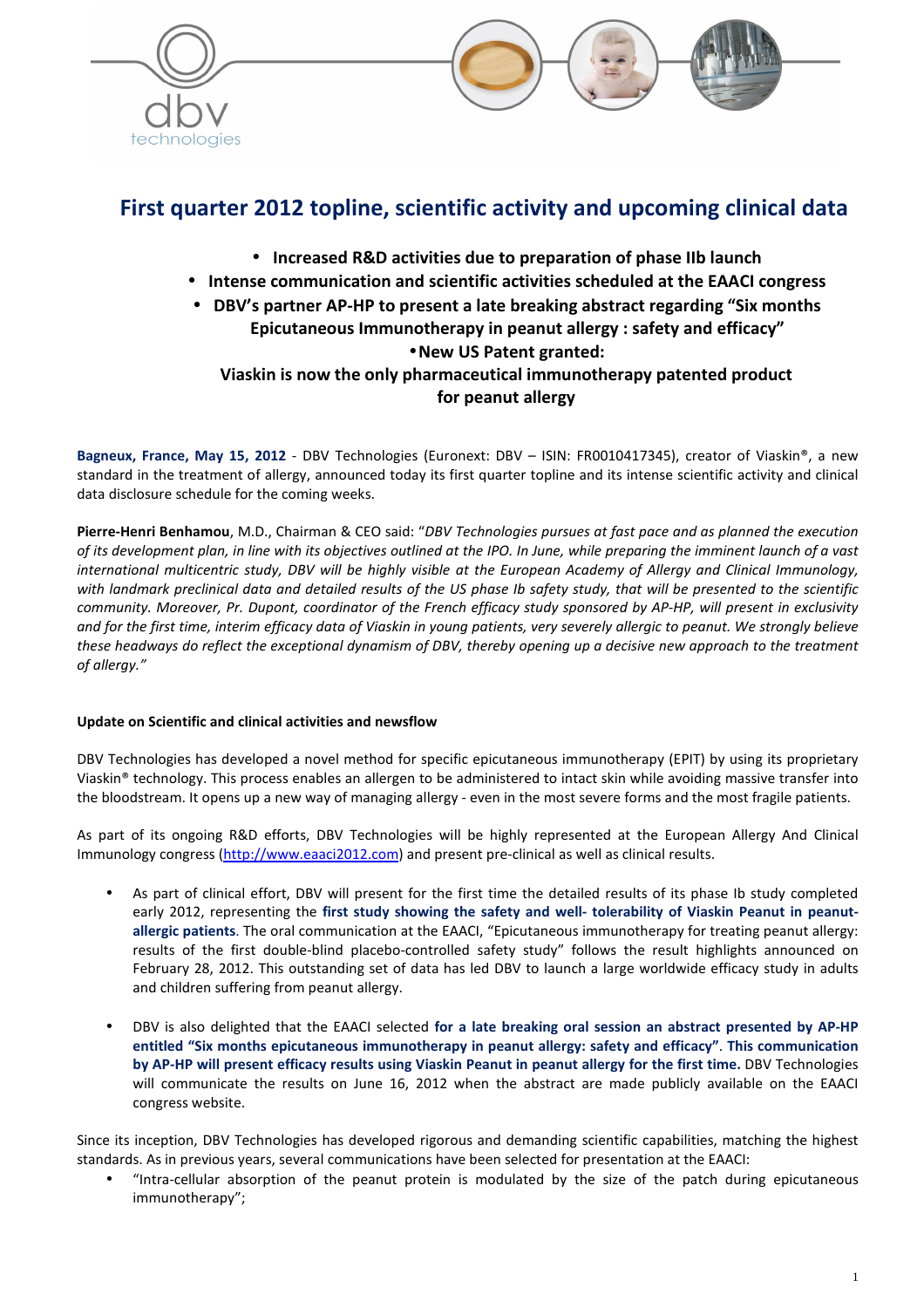

- "The crucial role of the stratum corneum superficial layers for the safety and efficacy of peanut epicutaneous immunotherapy";
- "Long term maintenance of Foxp3+ regulatory T cells induced by epicutaneous immunotherapy of mice sensitized to peanut" and;
- Prevention of sensitization to house dust mite or peanut by specific immunotherapy in mice allergic to milk.

DBV Technologies will communicate the detailed results on June 16, 2012 when the abstracts are made publicly available on the EAACI congress website.

### **US patent fully granted: Viaskin is now the only pharmaceutical immunotherapy patented product for peanut allergy**

The application "Immunotherapeutic method for increasing groundnut tolerance in a subject" submitted by DBV has been examined in the US and is now allowed for issuance as a patent. **Viaskin now represents the only pharmaceutical immunotherapy method intended to increase safely the tolerance in a subject to groundnut. DBV has obtained a prolongation as the expiration will only occur at least until 2029 instead of 2027.** 

## **Update on First quarter topline**

In the first quarter 2012, total revenues reached 735,124 euros, up from 414,589 euros a year earlier, mainly driven by an increase in Credit tax Research, growing to 732,904 euros from 343,774 in the first quarter 2011. This strong increase stems from an increased R&D activity, notably with the preparation of the launch of the Phase IIb VIPES study in peanut allergy. Revenues from Diallertest were almost nil in the first quarter 2012, since DBV did not sell any batch to its commercial partner. However, in-market sales of Diallertest were stable during the first quarter 2012, with 6,048 units sold compared with 6,787 units sold a year earlier.

As of March 30, 2012, the Group's cash position amounted to €49.1 million, compared with €6.9 million a year earlier. Over this period, the Group cashed-in €9.7 million in December 2011 for the second tranche of its December 2010 funding as well as €40.6 million in proceeds from its Initial Public Offering that completed on March 28, 2012.

DBV Technologies' General meeting will be held on June 6 at 2:30 pm at its headquarter in Bagneux.

DBV Technologies will announce its First Half results on July 26, 2012 and its first nine months topline and cash position on October 15, 2012.